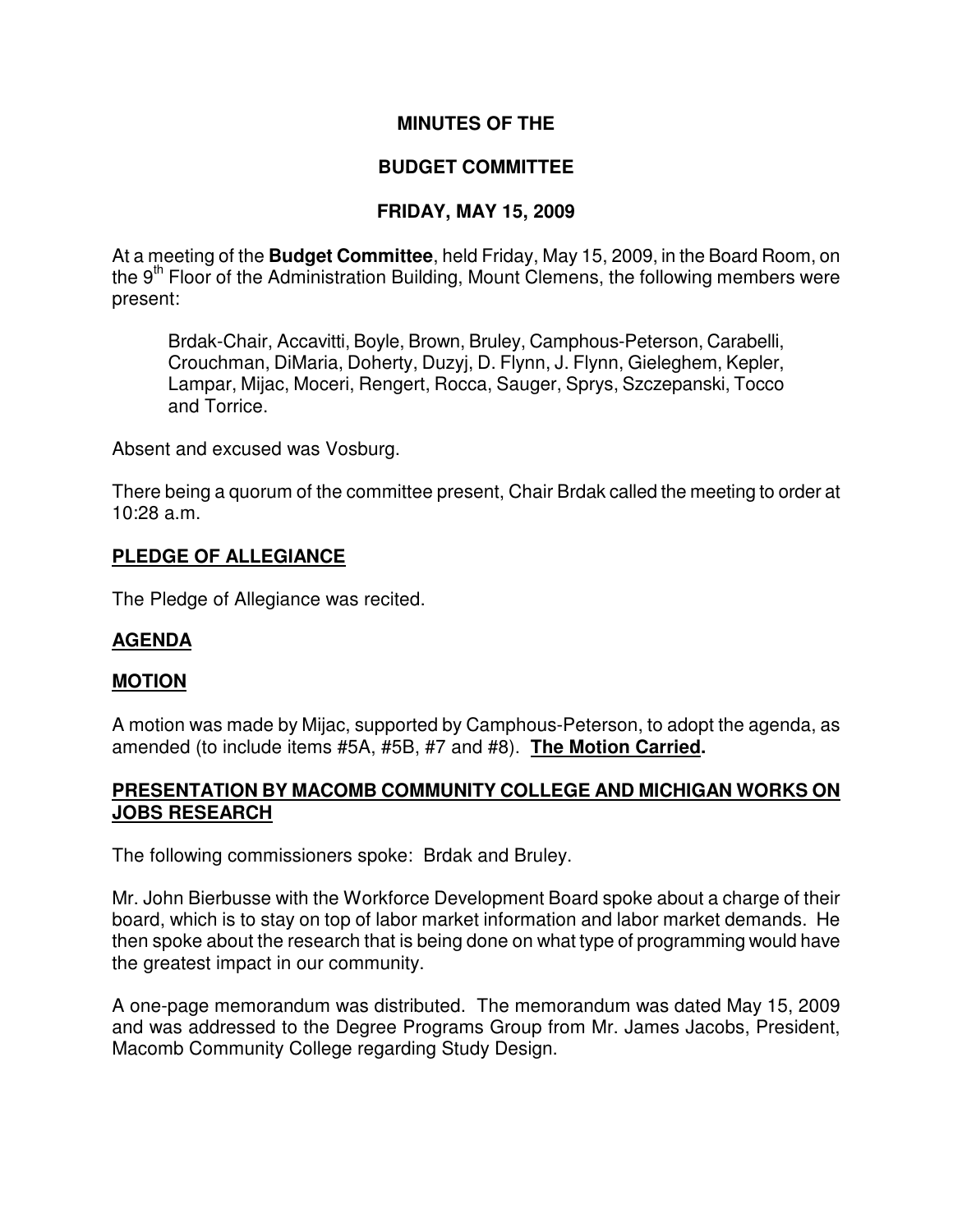Dr. Kristin Stehouwer from Macomb Community College spoke about the process that they came up with in making sure the workforce is ready for the future. She gave a brief overview of the handout, which is a working document.

Information contained in the memorandum stated: These listening sessions are designed to learn more from employers about their skill and educational needs for employers. These will take place on Friday, May 22 at 8 a.m. and Tuesday, May 26 at 3 p.m. with two groups of employers: 1) Construction and related green technology and 2) Defense industry firms. These sessions will be held at the Stander Research facility in St. Clair Shores.

Dr. Stehouwer invited commissioners to attend these sessions. Pre-registration is required. There is a limited number of spaces in the viewing room.

The following commissioners spoke: Szczepanski, Brown, Lampar, Bruley and Brdak.

### **RECOMMENDATION FROM TECHNOLOGY AND COMMUNICATIONS COMMITTEE MEETING OF 05-11-09**

Ms. Cyntia Zerkowski was present to answer questions.

## **COMMITTEE RECOMMENDATION – MOTION**

A MOTION WAS MADE BY CAMPHOUS-PETERSON, SUPPORTED BY J. FLYNN, TO RECOMMEND THAT THE BOARD OF COMMISSIONERS APPROVE THE CHANGE TO THE CELL PHONE PURCHASE APPROVAL PROCESS AS OUTLINED IN ATTACHED CORRESPONDENCE FROM THE INFORMATION TECHNOLOGY DIRECTOR.

The following commissioners spoke: Doherty and Brdak.

Chair Brdak called for a vote on the motion and **THE MOTION CARRIED WITH DOHERTY AND RENGERT VOTING "NO."** 

## **RECOMMENDATION FROM PLANNING AND ECONOMIC DEVELOPMENT COMMITTEE MEETING OF 05-13-09**

# **COMMITTEE RECOMMENDATION – MOTION**

A MOTION WAS MADE BY BROWN, SUPPORTED BY DUZYJ, TO RECOMMEND THAT THE BOARD OF COMMISSIONERS APPROVE THE PURCHASE OF SIX WIRELESS CARD/BLACKBERRY DEVICES AT A ONE-TIME COST OF \$300 AND A MONTHLY RECURRING COST OF \$47.99 EACH; SEVEN MOBILE DEVICES AT A COST NOT TO EXCEED \$9,805.88; HARDWARE, SOFTWARE, TRAINING AND IMPLEMENTATION OF A BUSINESS CONTACT INFORMATION SYSTEM AT A ONE-TIME COST NOT TO EXCEED \$20,000 AND AN ANNUAL RECURRING COST PER SEAT NOT TO EXCEED \$480 FOR UP TO 12 USERS FOR THE PLANNING AND ECONOMIC DEVELOPMENT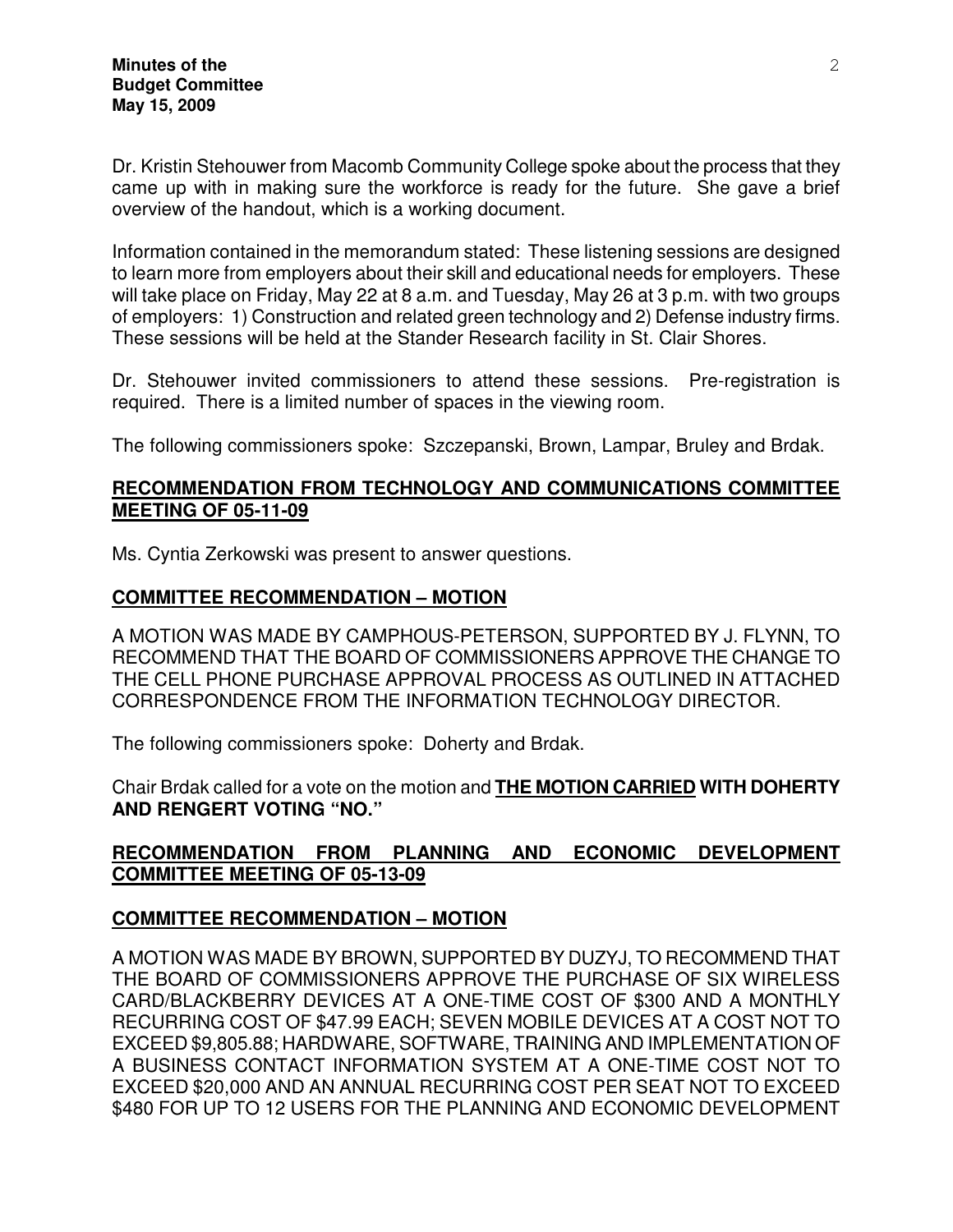**Minutes of the Budget Committee May 15, 2009** 

DEPARTMENT; FUNDING AVAILABLE WITHIN IT CAPITAL AND PLANNING AND ECONOMIC DEVELOPMENT AERIAL PHOTO ACCOUNT; \$15,255.88 AND \$14,850 RESPECTIVELY, AND RECURRING COSTS AVAILABLE WITHIN THE PLANNING AND ECONOMIC DEVELOPMENT BUDGET. **THE MOTION CARRIED.** 

# **APPROVE ALLOCATION OF \$30,000 FOR CONTRACTUAL SERVICES IN SUPPORT OF THE COLLECTIVE BARGAINING FUNCTION WITHIN THE HUMAN RESOURCES DEPARTMENT**

## **COMMITTEE RECOMMENDATION – MOTION**

A MOTION WAS MADE BY DOHERTY, SUPPORTED BY TOCCO, TO RECOMMEND THAT THE BOARD OF COMMISSIONERS APPROVE AN ALLOCATION OF \$30,000 FOR CONTRACTUAL SERVICES IN SUPPORT OF THE COLLECTIVE BARGAINING FUNCTION WITHIN THE DEPARTMENT OF HUMAN RESOURCES. FUNDS ARE AVAILABLE IN THE CONTINGENCY ACCOUNT. **THE MOTION CARRIED.** 

## **RECEIVE AND FILE DROP SUMMARY LIST**

The following commissioner spoke: Brdak.

#### **MOTION**

A motion was made by Doherty, supported by Tocco, to receive and file the DROP Summary List.

Mr. David Diegel briefly overviewed his one-page memorandum dated May 7, 2009, as well as the three schedules for 2010, 2011 and 2012.

The following commissioners spoke: Boyle, Brdak and Sprys.

Chair Brdak called for a vote on the motion and **The Motion Carried.** 

#### **RECEIVE AND FILE 2008/2009 DEPARTMENTAL REDUCTION SCHEDULE**

The following commissioner spoke: Brdak.

Mr. John Foster briefly overviewed his one-page memorandum dated May 11, 2009, as well as Schedules A and B.

The following commissioners spoke: J. Flynn, Doherty, Szczepanski, Brdak and Sprys.